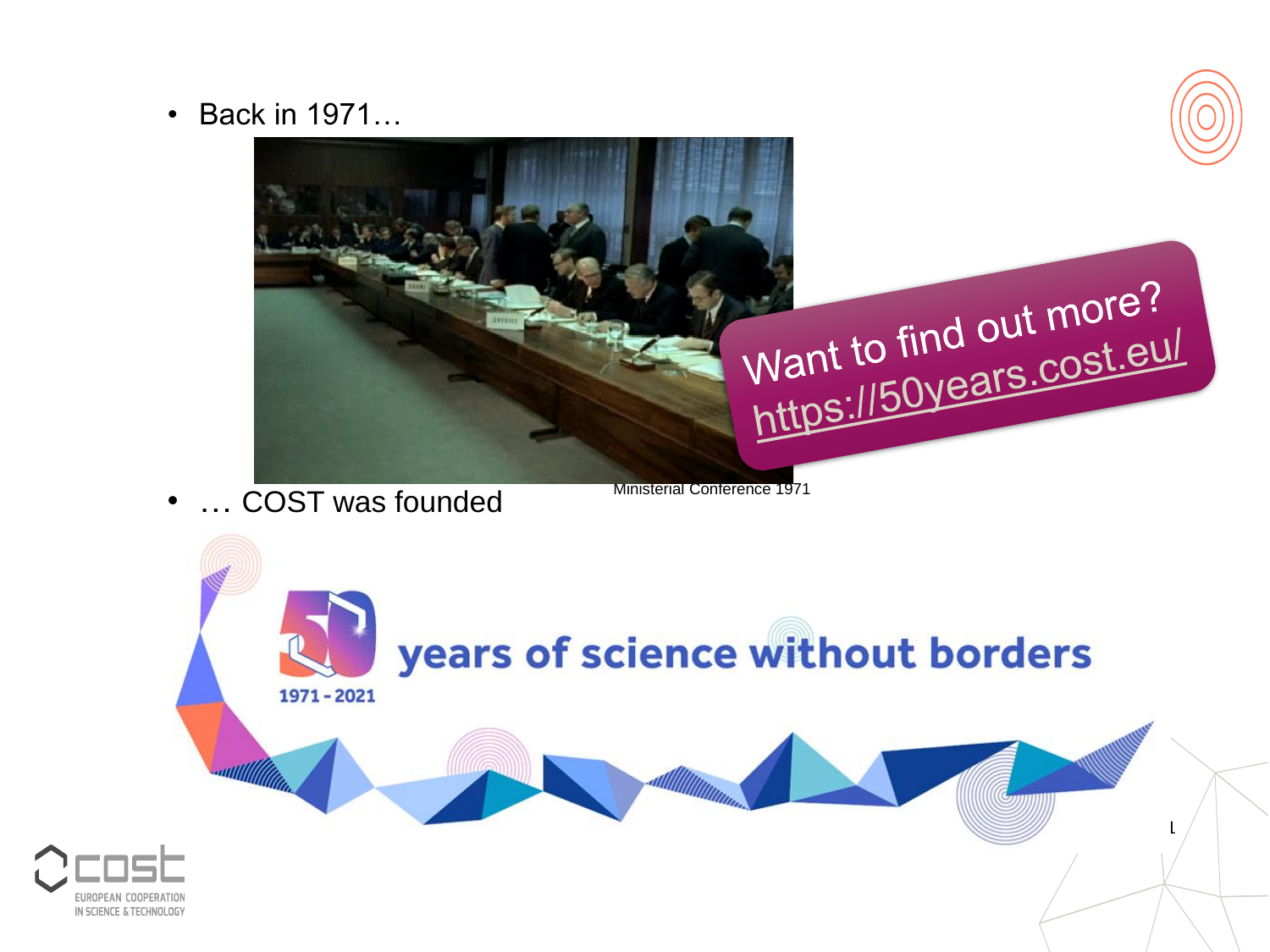### **1. Virtual Networking Tools (VNT) 2. Some changes in Horizon Europe**

### CA18105 RIBMINS - 2 September 2021 COST update

Dr Dominique Vandekerchove – Science Officer

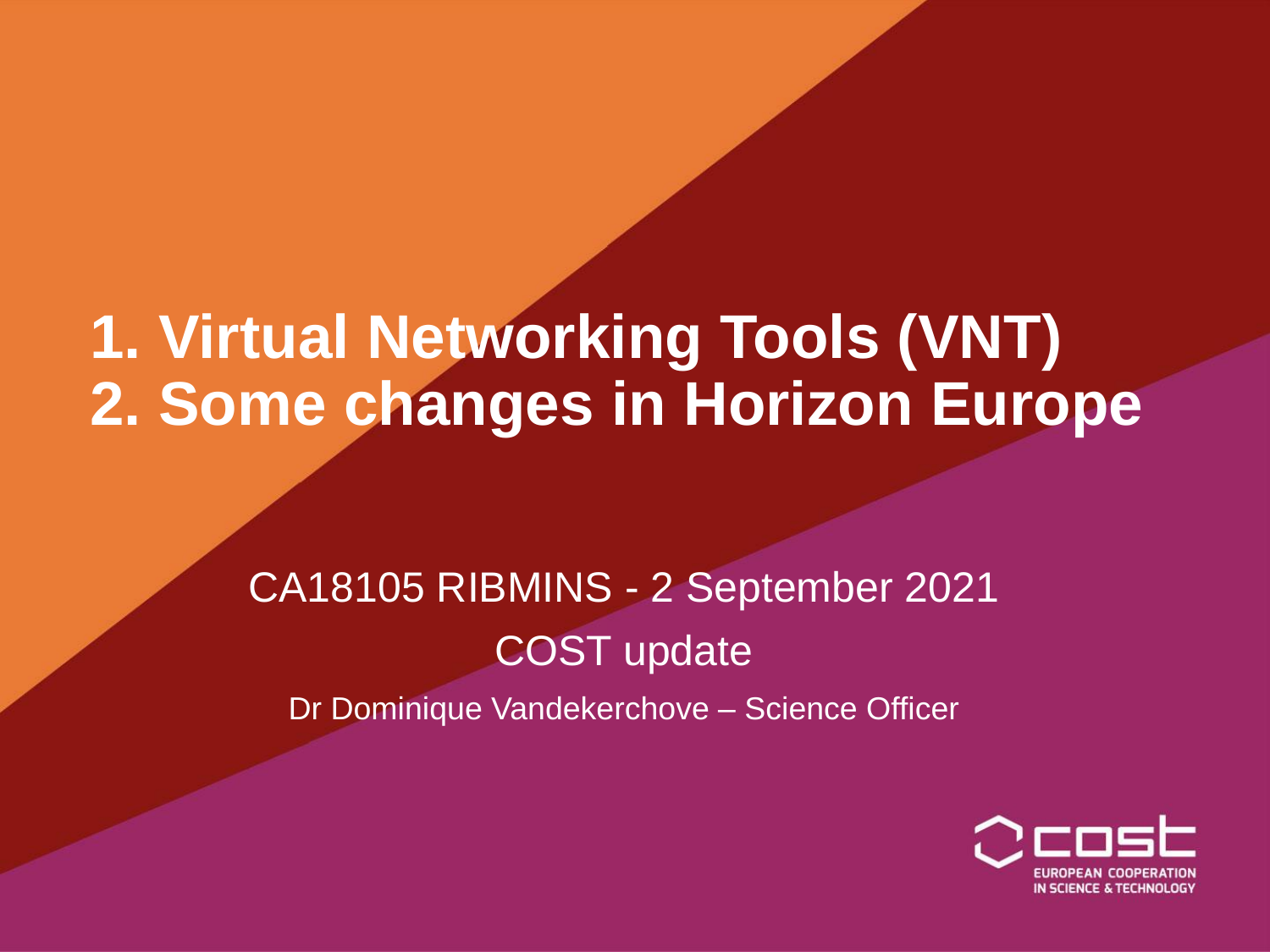# **1. VNT Pilot Project**

- **The Virtual Networking Tools (VNT) have been designed for the** promotion of virtual networking in the COST Actions and CIGs, to support Action continuity and alleviate Action challenges during COVID-19 pandemic.
- Aims:
	- *to build capacity and spread the uptake of virtual collaboration across different research communities*
	- *to 'pilot the future', making room for COST to further adapt in the context of Horizon Europe*

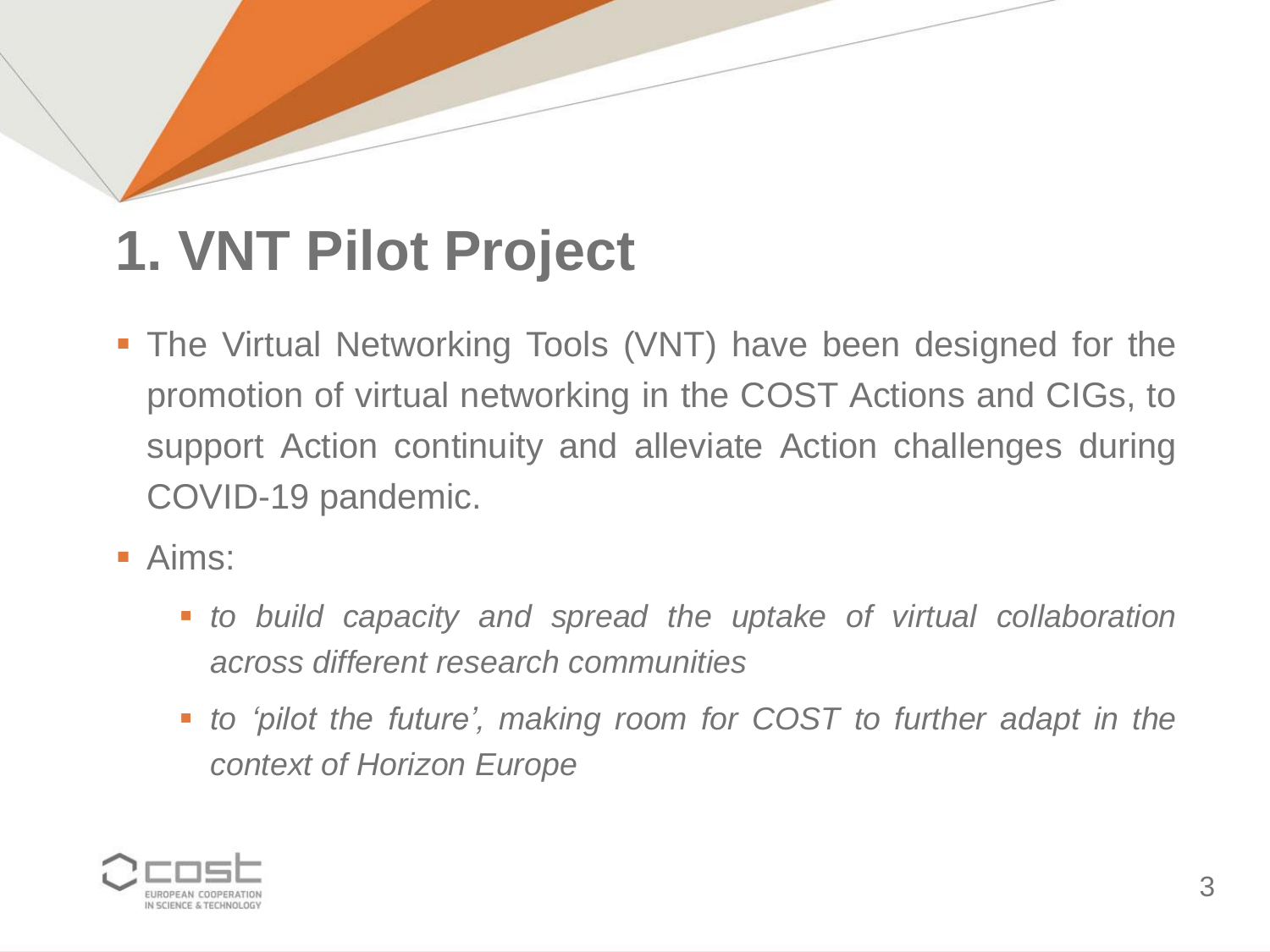### **VNT Pilot Project – EC approval**

### ▪ EC approval: 23 March 2021



### APPENDIX 3 - PROPOSAL FOR A PILOT FOR VIRTUAL **NETWORKING TOOLS**

### **Background**

The current COVID-19 pandemic has imposed travel restrictions which continue to negatively impact COST's research community. Actions have continued some of their activities online. However, there is a pressing ask from the research community and an unmet urgent need to support virtual networking by providing new tools. A recent survey confirms that the vast majority of the COST Actions are in favour of permanently including virtual networking in the COST framework. In the absence of fit for purpose networking tools offered by COST, these grants are crucial to Actions regaining momentum and delivering a range of networking activities. The tools proposed do not require additional budget from the European Commission. In line with the principle of flexibility, the Actions can reallocate amounts within their current budget plans.

These tools will not replace physical mobility which remains key to the COST mission. The eligibility rules, criteria for evaluation and selection of applicants, and payment criteria applicable to these pilot grant schemes will be included in the Vademecum.

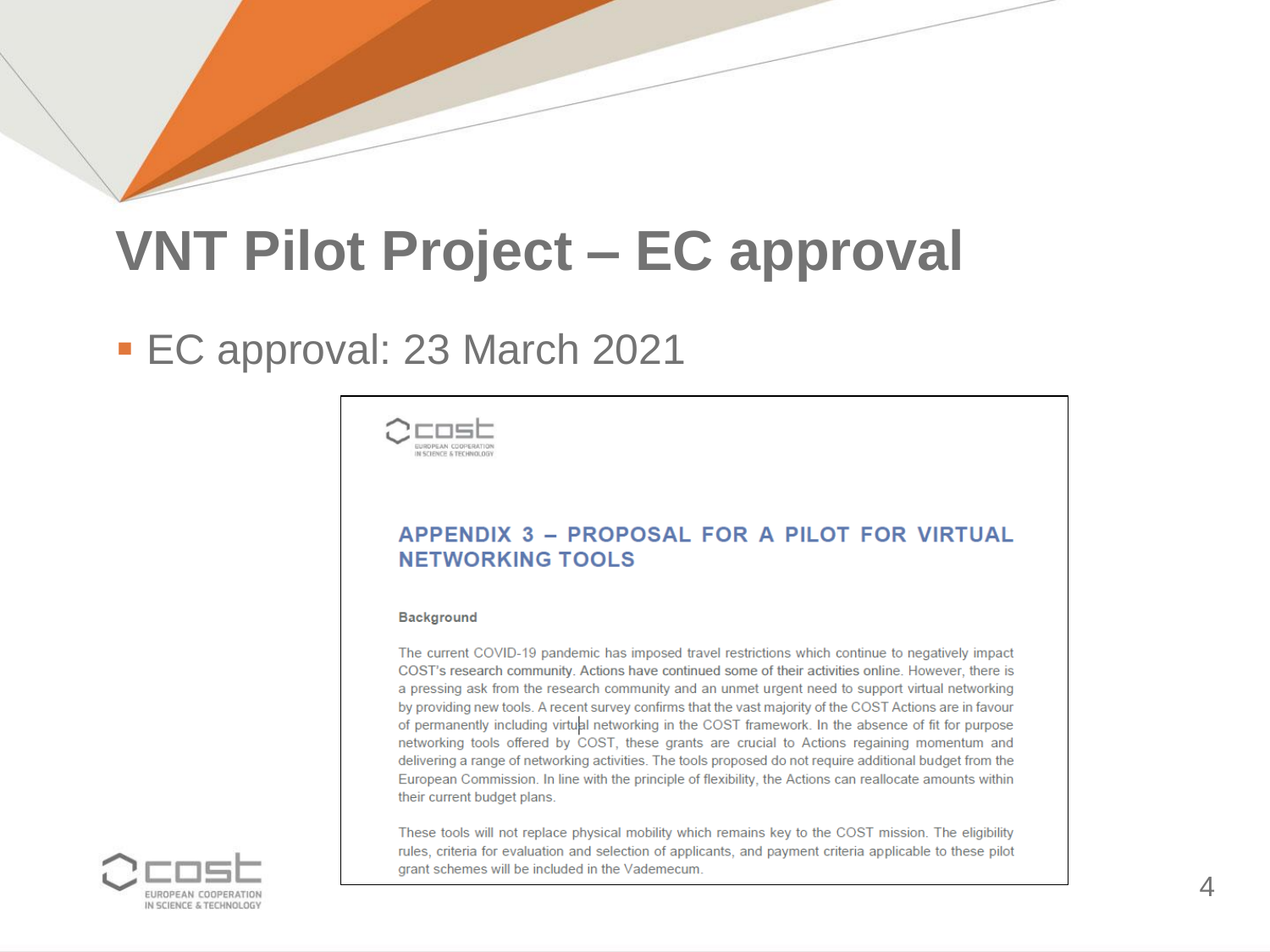**• Grant for Virtual Networking Support (VNS Grant)** 

*… to stimulate virtual collaboration among all the members of a given Action by designating a VNS Manager.* 



**• Grant(s) for Virtual Mobility (VM Grant)** 

*…to strengthen the existing networks by allowing individual participants to foster collaboration, exchange knowledge, learn new techniques, etc. performing activities that do not necessarily require in-person presence.* 



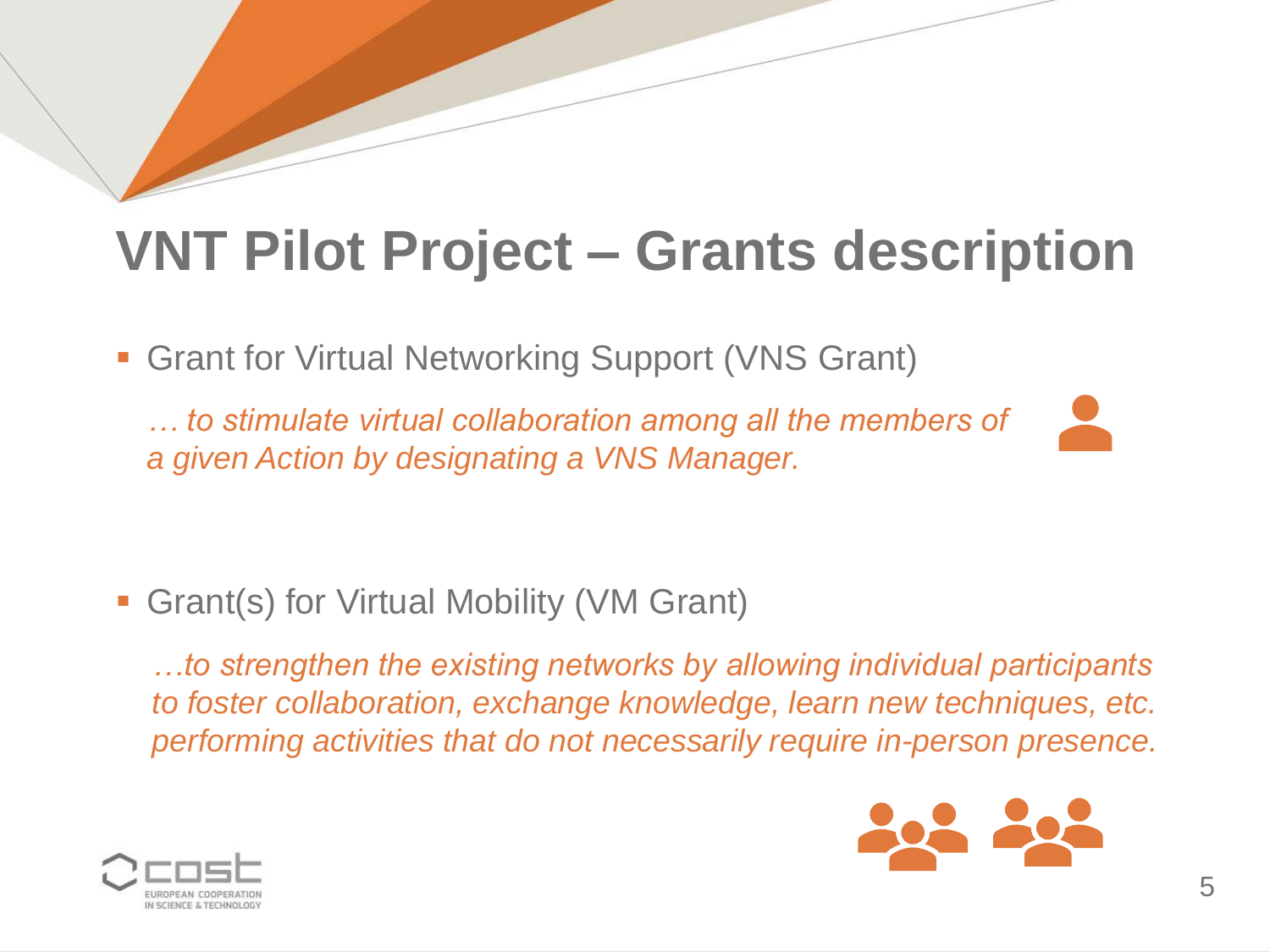| <b>VNS Grant</b>                                                                                   | <b>VM Grant (s)</b>                                                                                                                              |
|----------------------------------------------------------------------------------------------------|--------------------------------------------------------------------------------------------------------------------------------------------------|
| <b>Financial support:</b><br>1 VNS Grant (maximum EUR 4.000) per<br><b>Action per Grant Period</b> | <b>Financial support:</b><br>2002<br>Maximum of 6 VM Grants (maximum EUR<br>1.500 each, maximum EUR 9.000) per<br><b>Action per Grant Period</b> |
| <b>Grant Duration:</b><br>$=$ GP duration (until $31/10/2021$ )                                    | <b>Grant Duration:</b><br>Depends on the activity<br>(no minimum, but not beyond 31/10/2021)                                                     |

Who can apply?

All individuals from participating COST countries and MC observers from NNCs.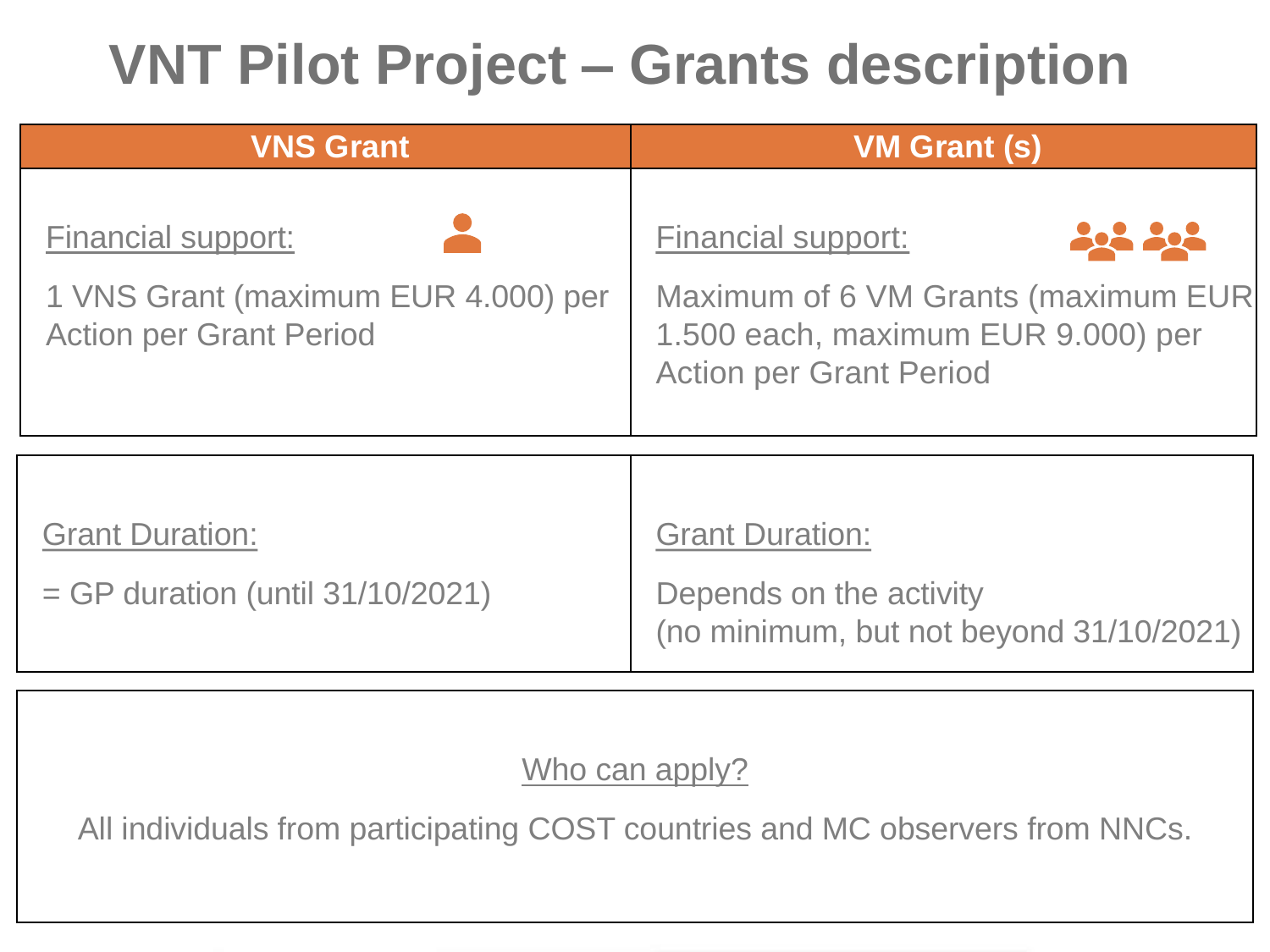• ….

### **VNS Grant VM Grant (s)**

Which activities are covered?:



- Prepare and distribute a detailed strategy on virtual networking for the Action
- Support the MC in the discussions and planning of virtual events
- Assist in the selection of hosts for the virtual networking events
- Assist the selected hosts in preparation and coordination of online events (including analysis of technical needs),
- Selecting the most appropriate virtual tools for each specific virtual activity (webinar, virtual conference, online library …) considering the needs of the Action, demonstrate the principle of best value for money, adhere to GDPR,..
- Support the call coordination of the Virtual Mobility Grants.

Which activities are covered?:



- Support the harmonisation and standardisation of methods and procedures within the Action networking activities (surveys, discussion coordination, questionnaires, …)
- To support the implementation of research related activities that do not necessarily require in-person presence (computational/modelling activities, data analysis, …)
- Virtual mentoring scheme, with special focus on activities and exchanges that can generate capacity and build new skills, particularly for ECIs researchers
- Content preparation and coordination of science communication activities (MOOC, workshops/webinar series, workshops in external events, …)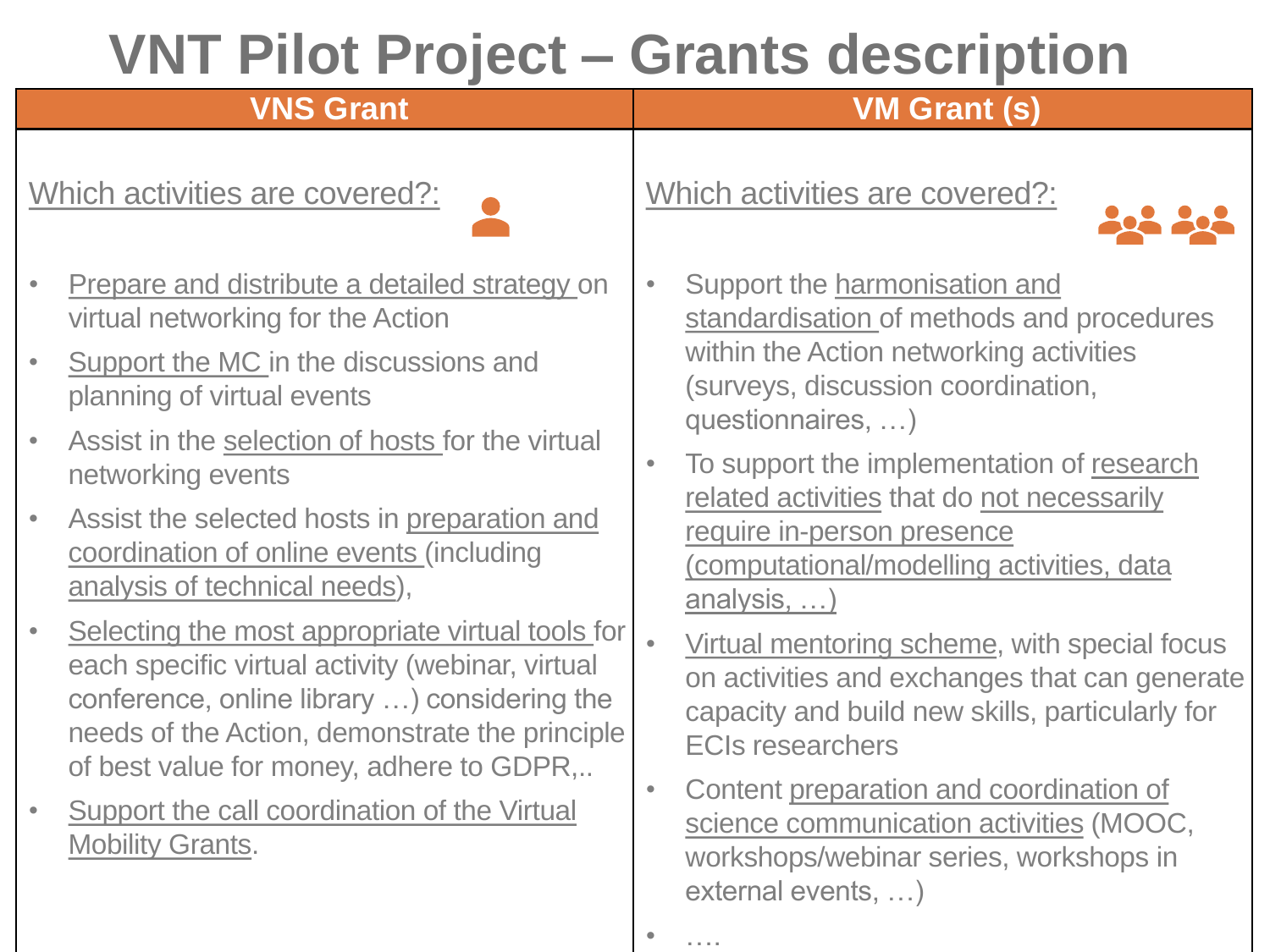### **VNS Grant VM Grant (s)** Process: • Action MC decides whether and when to launch call + criteria for selection • Applicant submits application based on template available on e-COST • **Action Chair** coordinates MC decision process on e-COST (CoI management) • Grant Holder issues grant letter upon decision, and payment upon report (similarly to STSM/ITC Conf. Grants processes) Process: • Action MC decides whether and when to launch call + criteria for selection • Applicant submits application based on template available on e-COST • **VNS Manager** coordinates evaluation process on e-COST on behalf of MC • Grant Holder issues grant letter upon decision, and payment upon report (similarly to STSM/ITC Conf. Grants processes)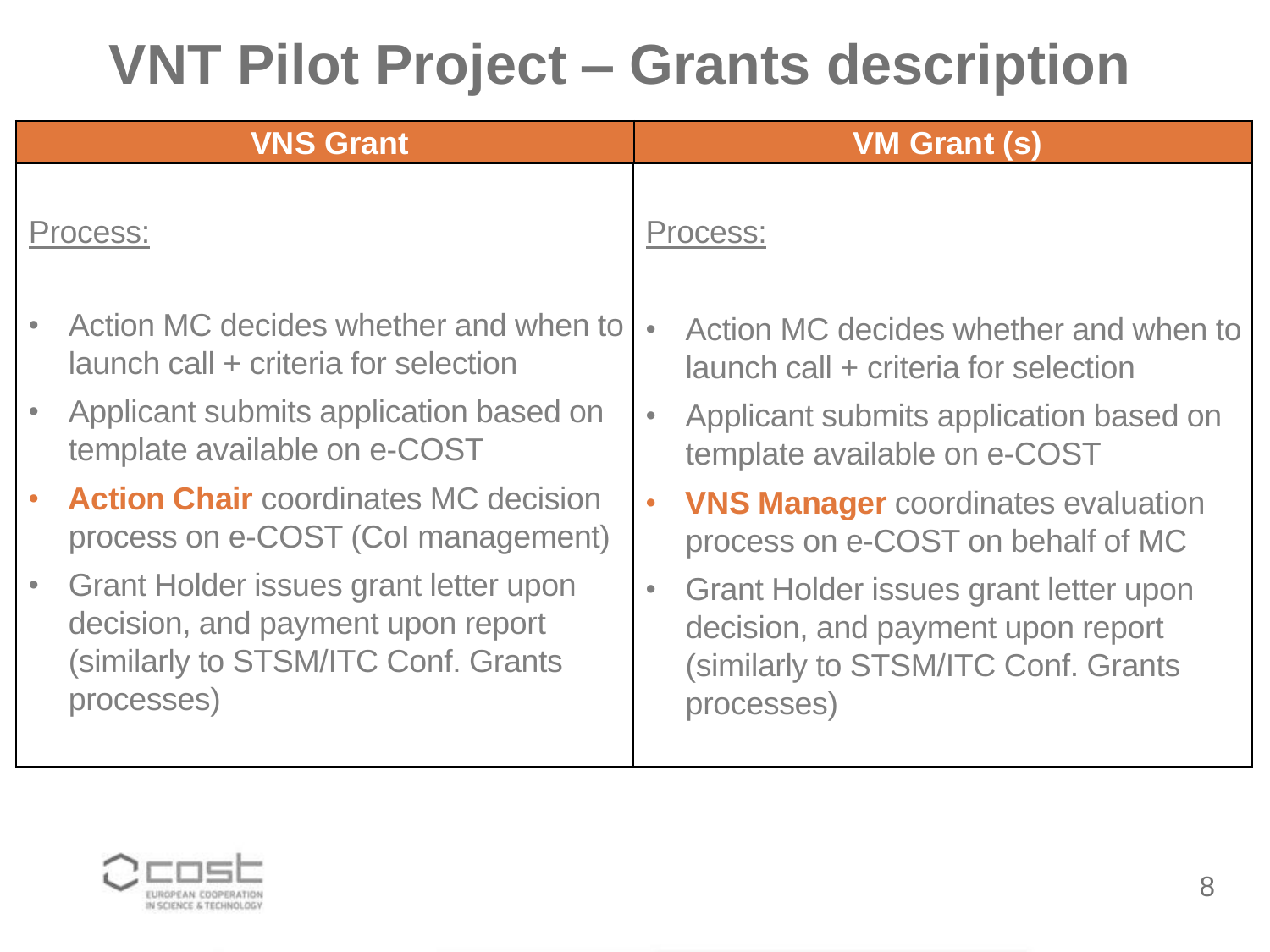### **VNT Pilot Project**

- **Information available:** 
	- ✓[Updated Vademecum](https://www.cost.eu/uploads/2021/06/Vademecum-V9-28-April-20212-1.pdf)
	- ✓[FAQ document](https://www.cost.eu/uploads/2021/06/FAQ-VNTs-Final-Version-1.pdf)
	- ✓[User Guidelines](https://www.cost.eu/uploads/2021/06/VNT-userguide.pdf)
	- ✓[COST website](https://www.cost.eu/) and [e-COST](https://e-services.cost.eu/)
- **MC discussion on the needs**
- Define selection criteria and launch calls for proposals
- **Prepare the virtual networking strategy**
- **Payment of the grants after reporting by grantees**

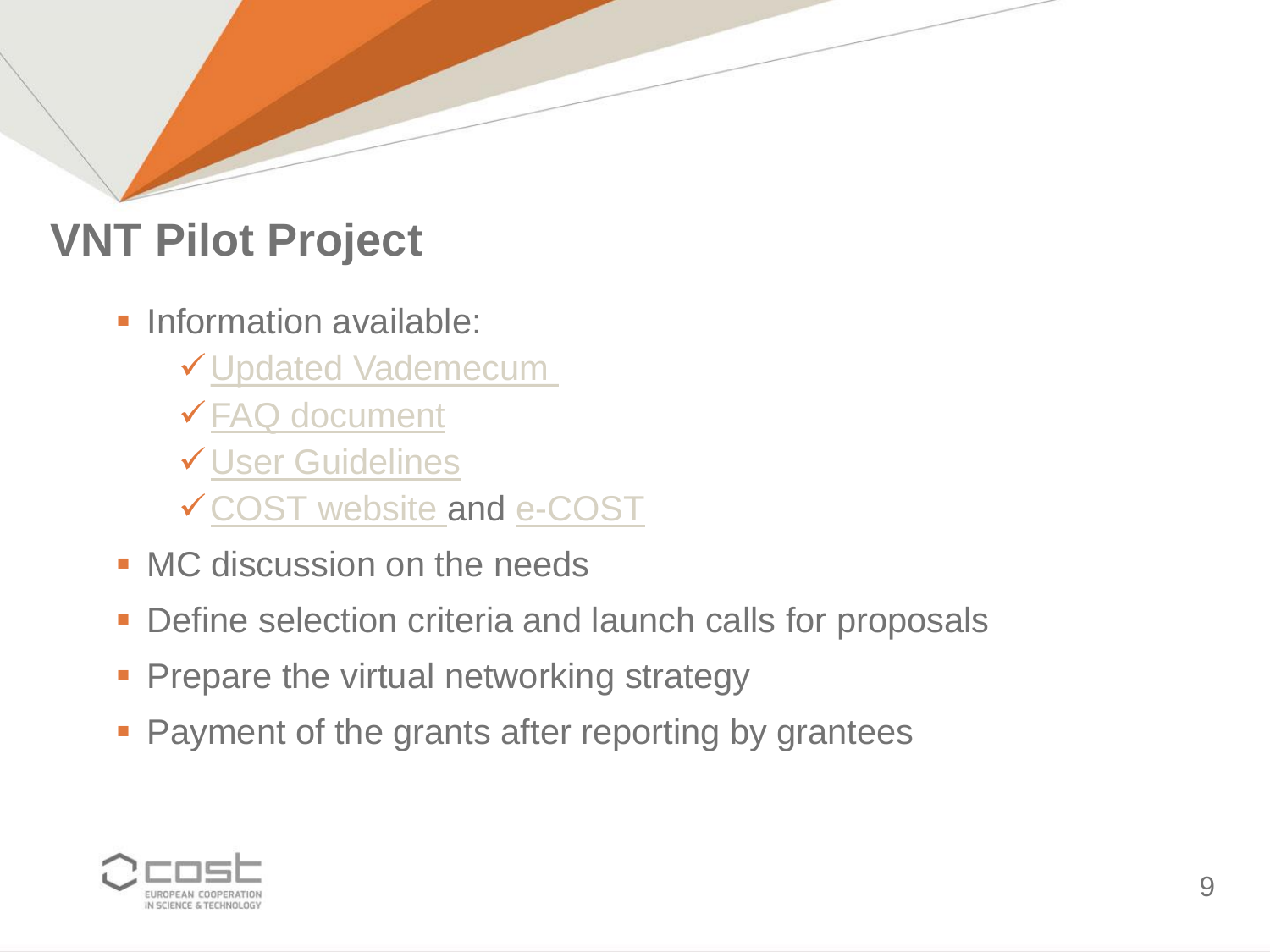### **VNT Pilot Project – Implementation**

▪ Launch of the project: **28 April 2021**



- End of Grant Period (including VNT Pilot): 31 Oct 2021
- VNT Pilot final assessment, included in the Periodic Report of SGA 3.2 to the EC: 21/12/2021

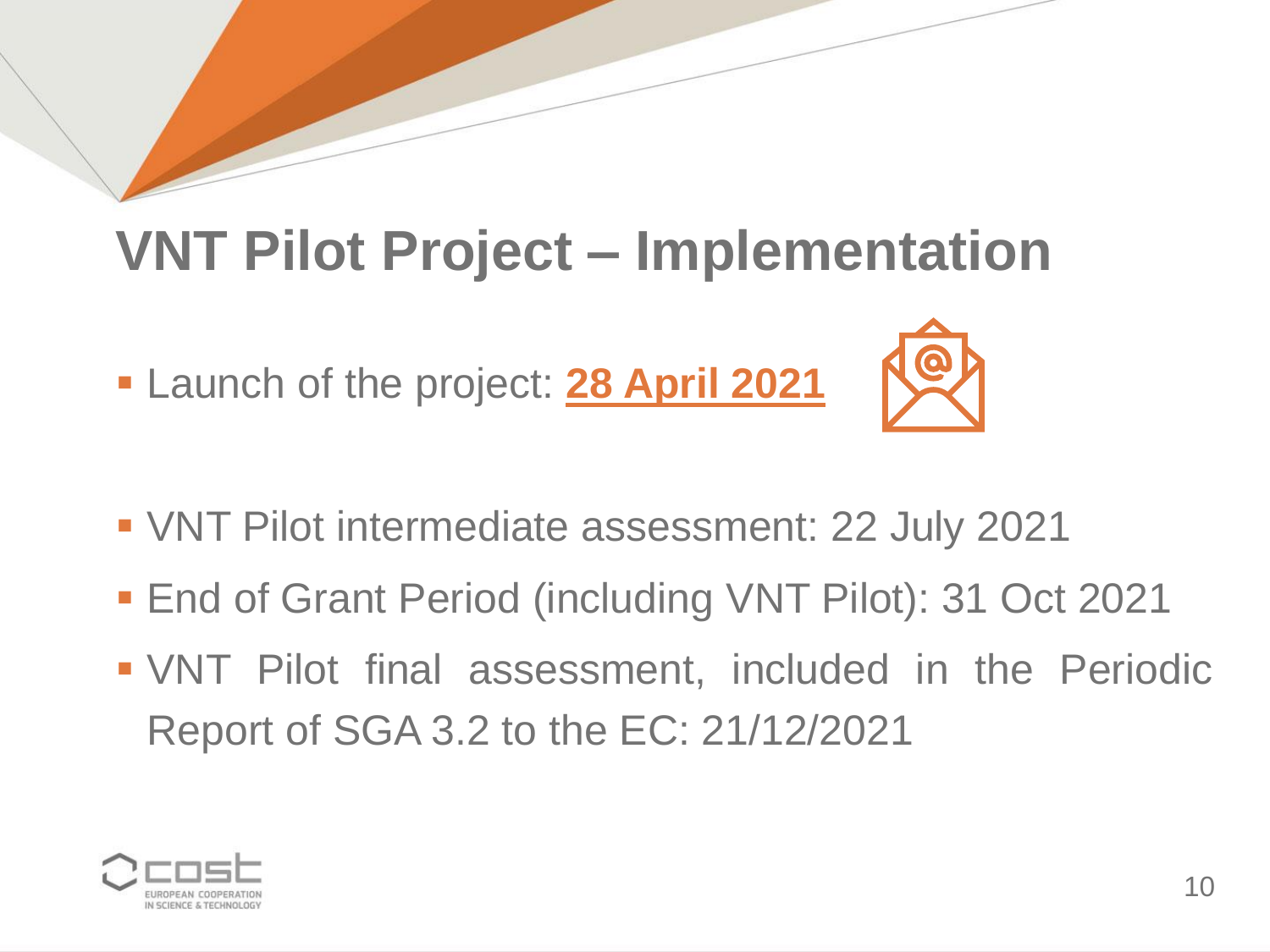# Q&A on VNT

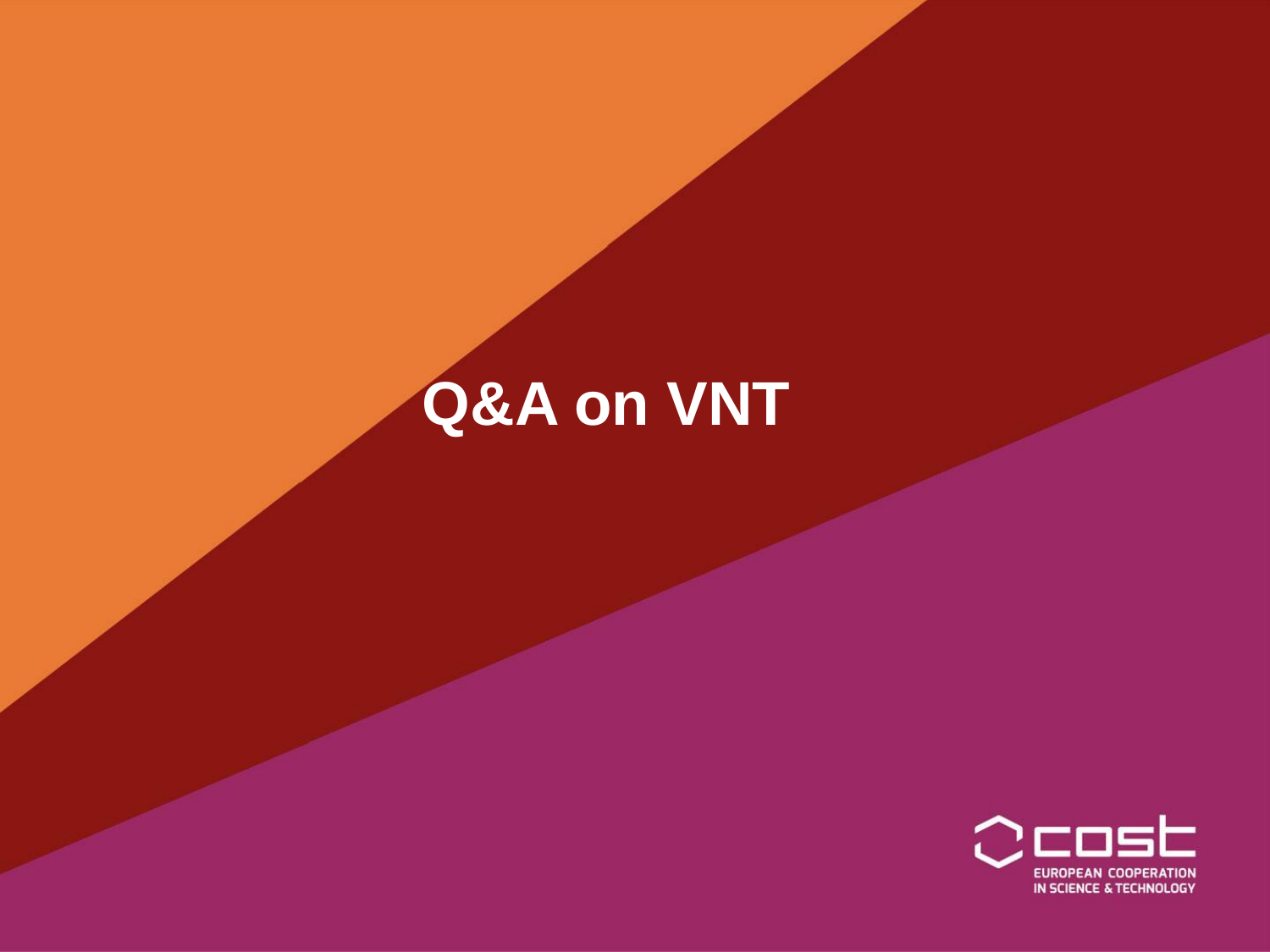### **2. Some changes : simplification**



Brussels, 27 July 2021 COST-DIR-042-21

**Subject: Approval of the Annotated Rules for COST Actions** 

Dear Action Chairs and Grant Holder Managers.

As we have already communicated, a new set of rules will apply to COST Actions from the beginning of Horizon Europe. These rules arise from a rigorous exercise of simplification which focused on improving the experience of Action Chairs. Grant Holders and participants. The rules are now gathered in one single document, the Annotated Rules for COST Actions, which also provides guidance on how to understand and interpret them.

I am pleased to inform you that the Executive Board of the COST Association approved today, 27 July 2021 the Annotated Rules for COST Actions<sup>1</sup>. They will enter into force as of the 1<sup>st</sup> November, 2021<sup>1</sup>.

Today, I would like to provide you with the approved document in order to ensure a smooth transition. allowing you to become familiar with the new rules at your earliest convenience.

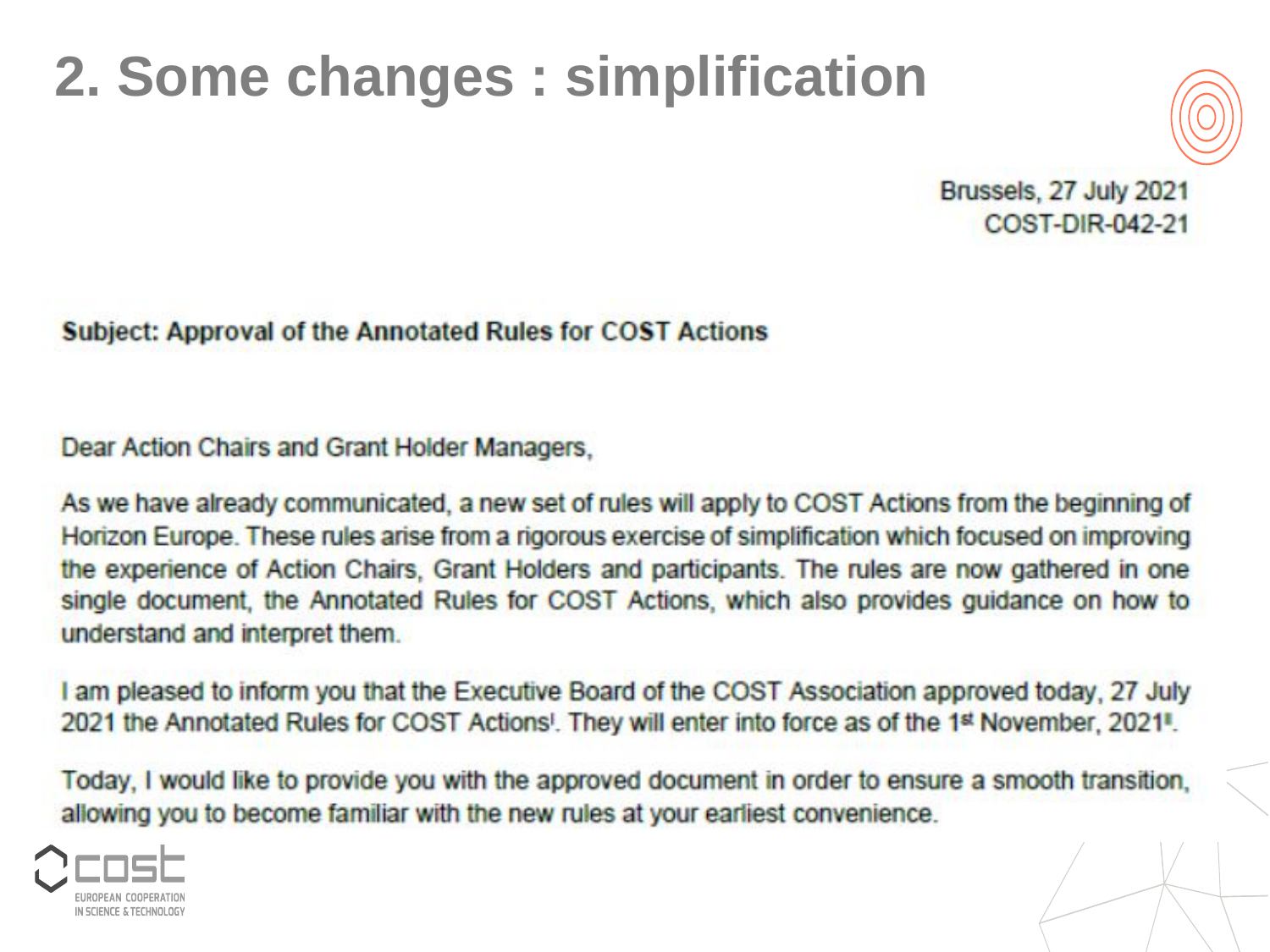### As of Nov. 1st: **Vademecum replaced by Annotated Rules**



Brussels, 27 July 2021

COST 094/21

### **ANNOTATED RULES FOR COST ACTIONS**

(Level C - COST Actions)

The Executive Board (EB) of the COST Association

Having regard to the Rules and Principles for COST activities (level A) and to the Rules for COST Actions (level B) enabling the EB to adopt Annotated Rules, hereinafter referred to as level C rules,

Adopts the present Annotated Rules for COST Actions (level C).

The present Annotated Rules aim at providing a practical handbook to COST Actions participants in support of the Rules for COST Actions implementing the Rules and Principles for COST activities.



13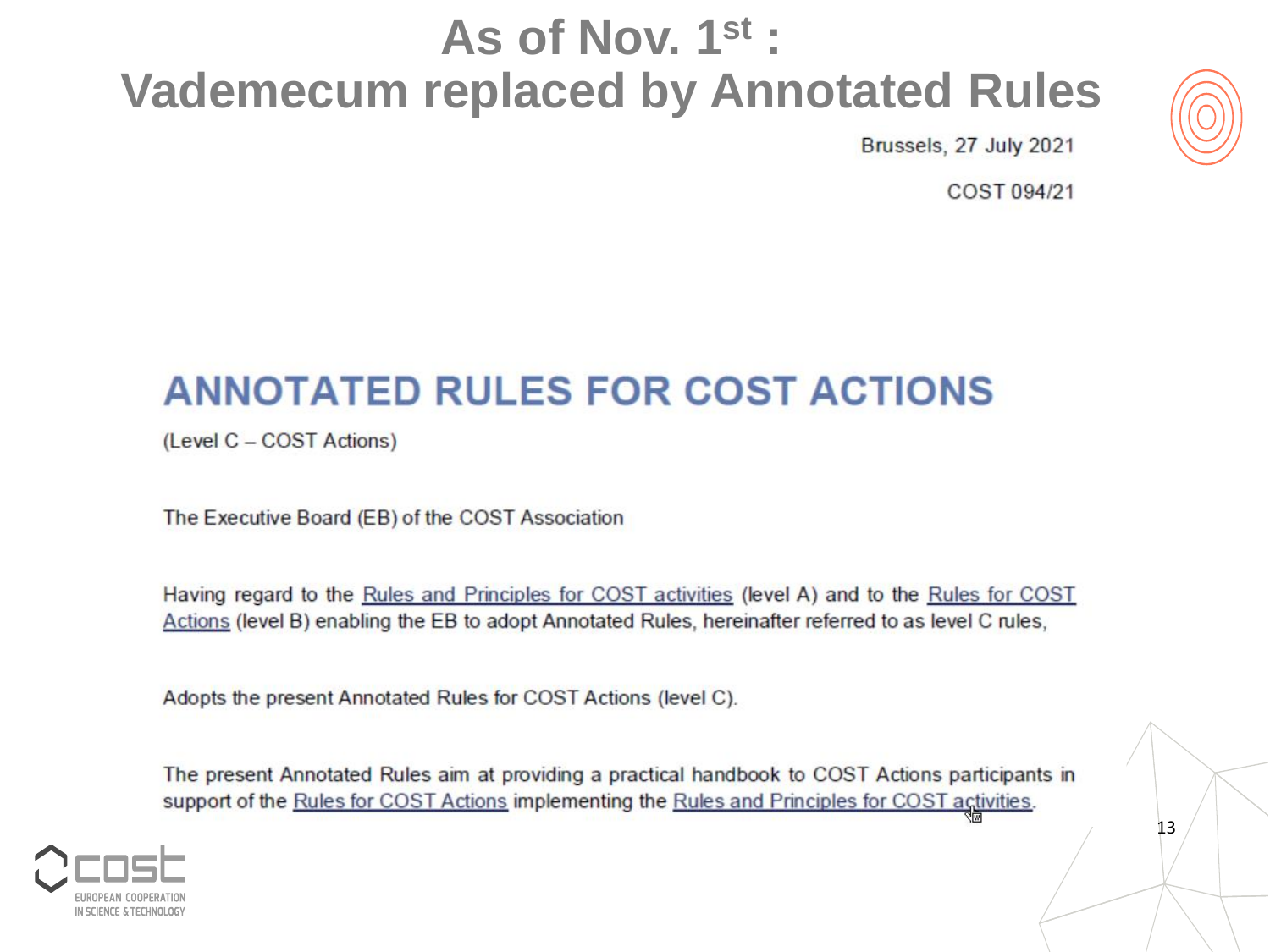

14

### **Simplification**

- Strongly desired by all stakeholders
	- *COST Actions -* Grant Management Study and Customer Satisfaction Survey.
	- *COST Association -* become more efficient and provide better service to the Actions
- **Shift of focus:** from managerial tasks to science networking
- Entry into force: **1 st November 2021**

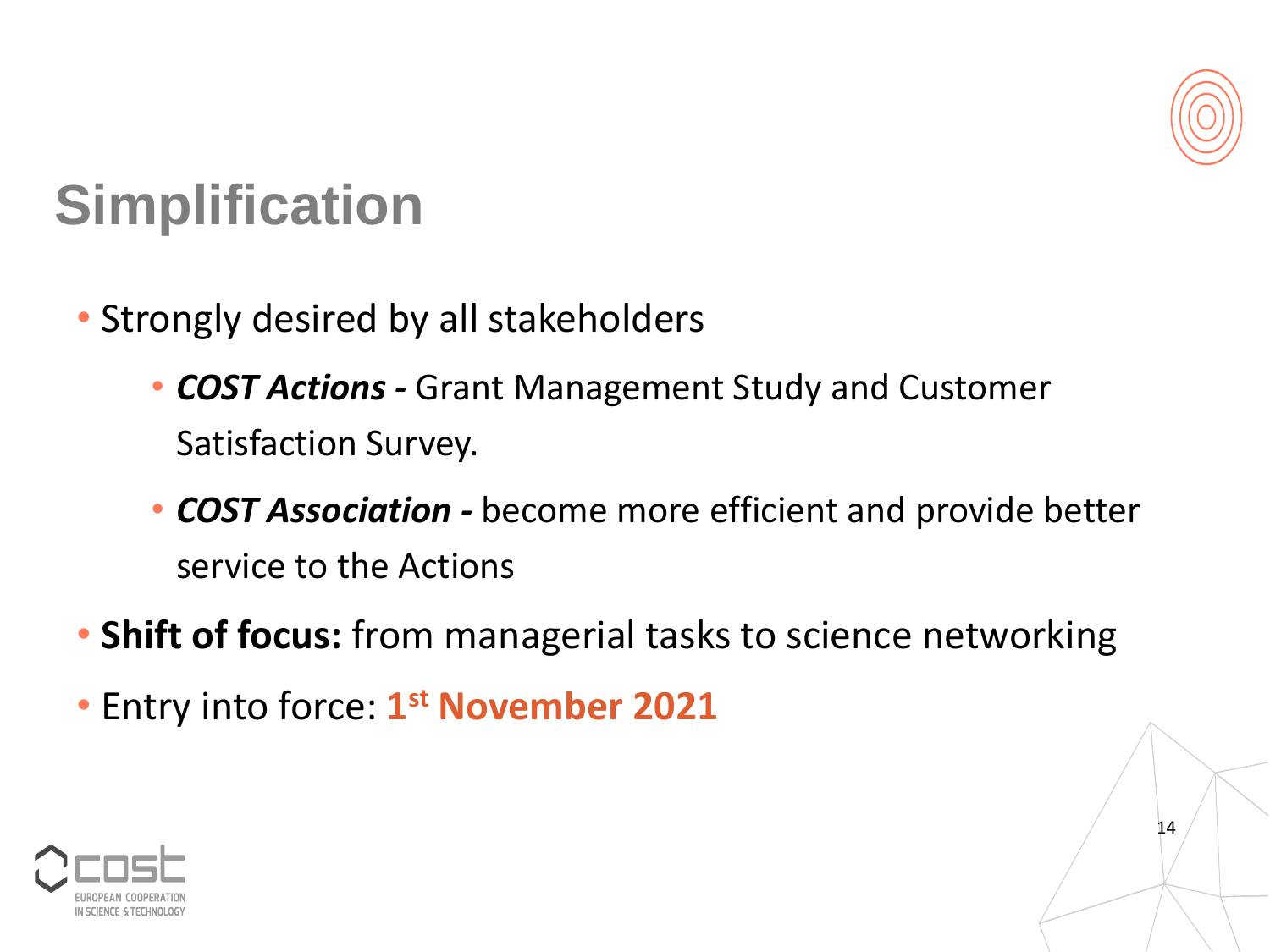

## **Main Changes: (1) People and Countries**

- Membership in Actions  $\triangleright$  all COST member countries part of an Action
- Participation of Individuals to COST Actions
	- $\triangleright$  Strengthening of WG membership
		- open to any individual affiliated in a legal entity in the world
			- subject to MC approval
		- reimbursement subject to MC decision under the COST eligibility framework
		- visibility and application possibility on COST Action web page

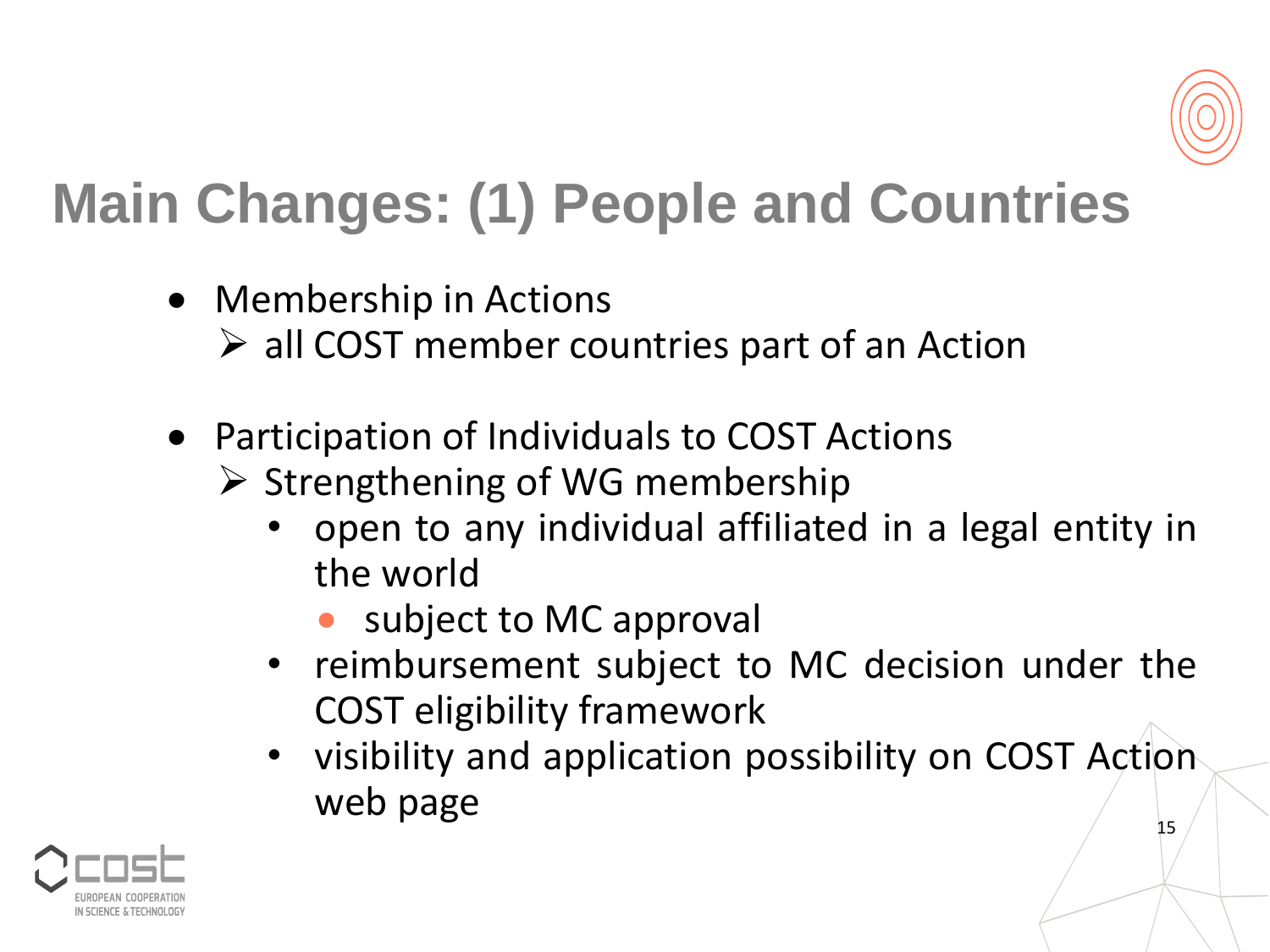

### **Main Changes: (2) Leadership Positions**

- Only Chair, Vice Chair and GH SR need to be MC members\*
- WG leaders and Science Communication Coordinator anybody from COST Member states \*\*
- New Grant Awarding Coordinator
	- ➢ STSM, ITC Conference Grant, Dissemination Grant
- Possibility to create other leadership positions
	- $\triangleright$  also open for any researchers in the world
	- ➢ visibility of all leadership positions on COST Action web page

\*) or MC Observer from EC, EU bodies, offices, agencies, European RTD organisations \*\*) or from EC, EU bodies, offices, agencies, European RTD organisations, International Organisations



16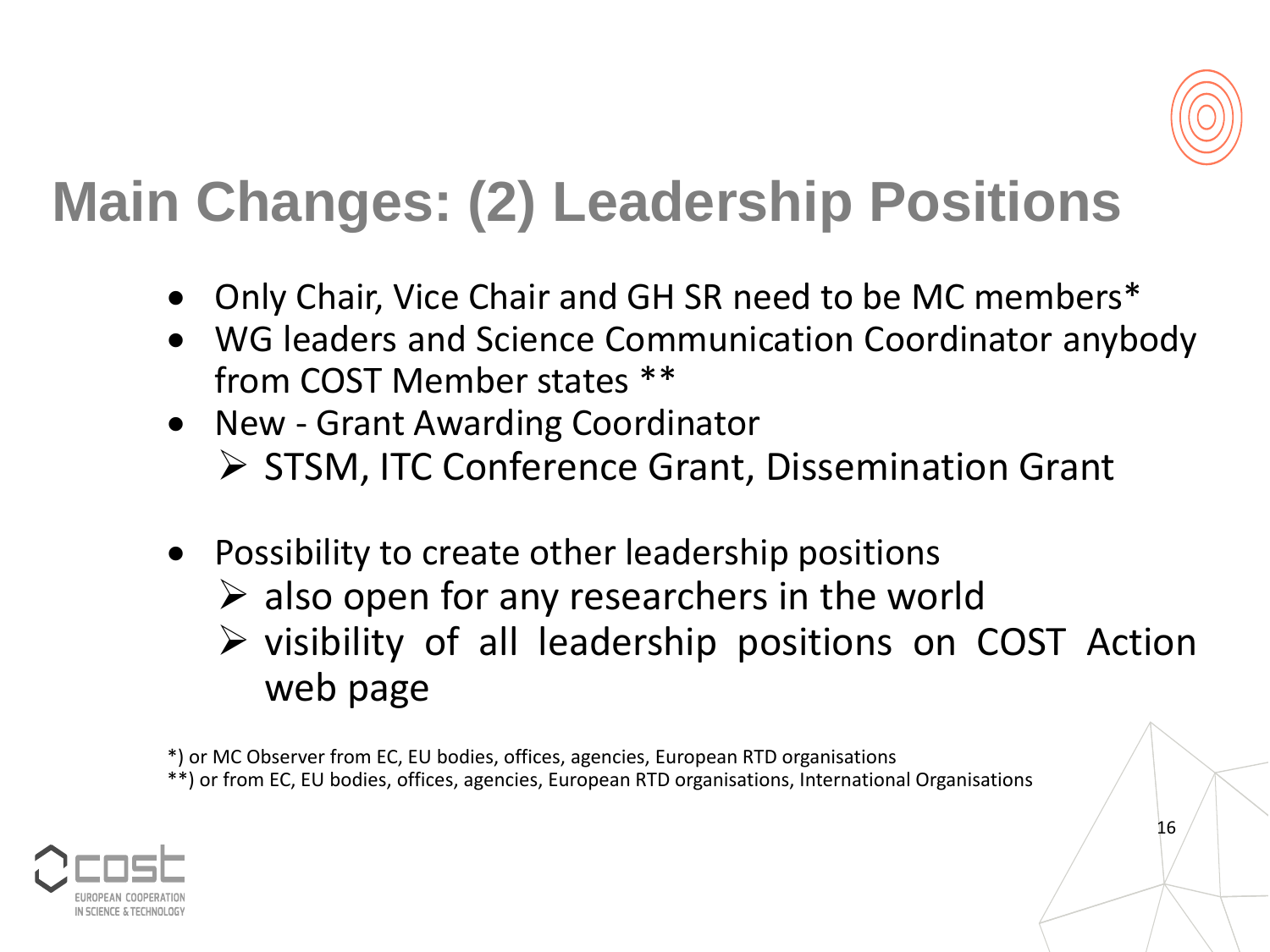

17

### **Main Changes: (3) Management Committee**

- No permanent MC substitutes anymore
- MC Observers
	- ➢ only from Specific Organisations or COST Partner member state (South-Africa)
- Virtual/hybrid MC meetings possible
- Formalisation of Core Group and delegation of power